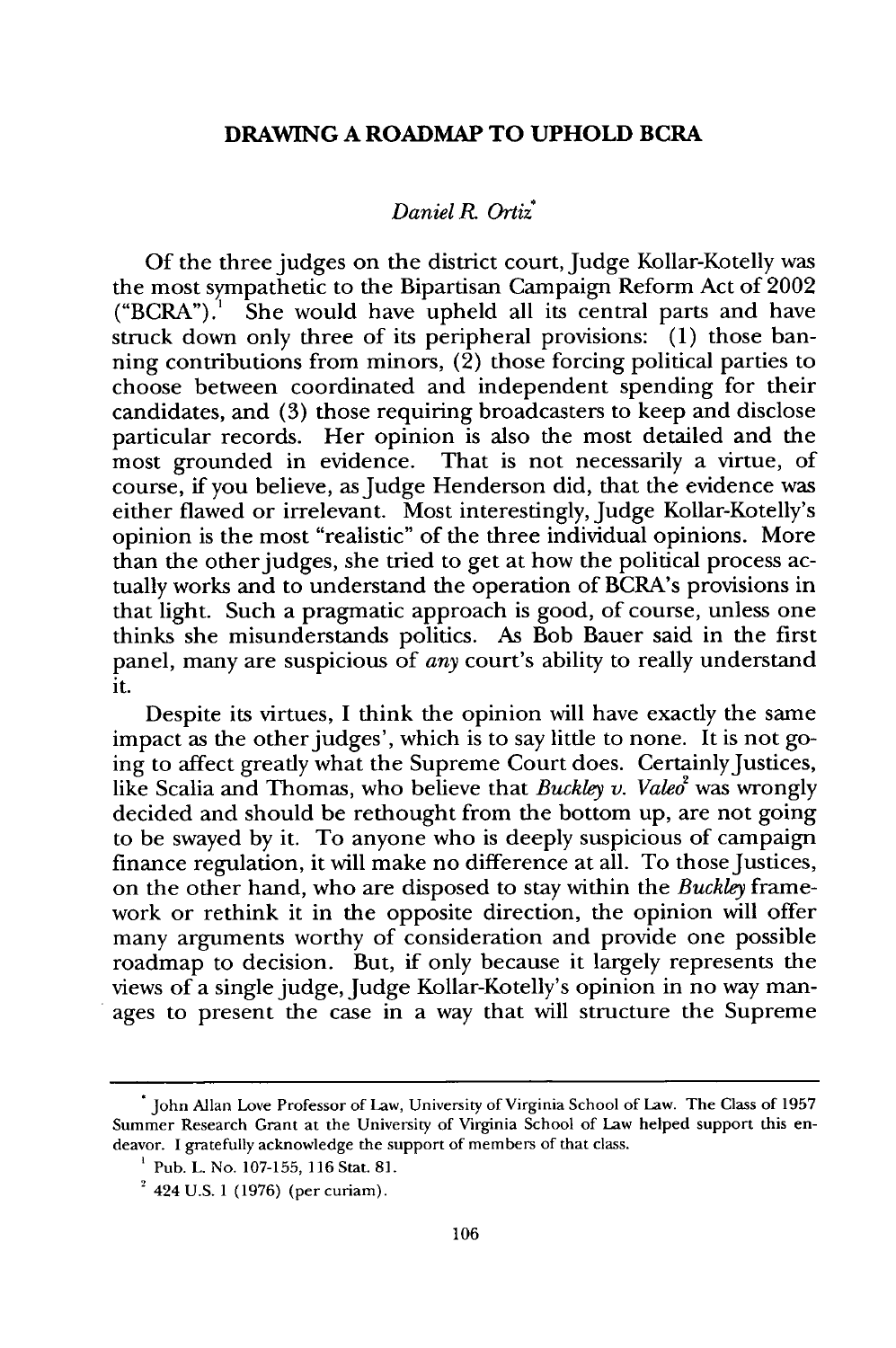Court's decision making. For that matter, neither do the other judges' opinions.

My job is to give an idea of what the opinion says about BCRA's two central provisions-issue advocacy and soft money. And since our panel is entitled "Critique," I will offer at the end some brief criticism and suggest where Judge Kollar-Kotelly's opinion is most vulnerable. My critique will be, for the most part, internal. I will accept most ofJudge Kollar-Kotelly's general understanding of the First Amendment and then challenge her reasoning within that understanding. One could, of course, offer an external critique and criticize from a different First Amendment perspective, much as Judge Henderson did. Because that larger debate about First Amendment principles is so vast and well-covered elsewhere, I will work within Judge Kollar-Kotelly's own perspective.

BCRA took a novel approach to issue advocacy. Building on a line of cases that allows government more power to regulate spending by corporations and unions than by individuals,<sup>3</sup> BCRA prohibited spending on electioneering communications by the first group and required only disclosure of such spending by the second. The critical issue was one of coverage. What exactly does "electioneering communication" comprehend? Congress had found that the "magic words" test previously applied by the courts to distinguish express advocacy, which was regulable, from issue advocacy, which was not, was unworkable. Under this test, any communication that did not contain express words of advocacy like "vote for," "elect," "vote against," or "defeat" counted as an issue advertisement. The absence of a few particular words, then, shifted speech from the regulated to the unregulated category and, predictably, corporations, unions, and individual speakers tailored their campaign speech accordingly.

Congress took a new approach in BCRA. It first created a primary definition of "electioneering communication." This definition carves out those advertisements that (1) refer to a clearly identified candidate for federal office (2) on satellite, broadcast, or cable media (3) within sixty days of a general or thirty days of a primary election while (4) targeting the candidate's jurisdiction.<sup>4</sup> Thus, a print ad appearing seventy days before a federal election outside a candidate's district would not be covered even if it expressly exhorted its audience to vote for the particular candidate, while a television ad appearing

<sup>&</sup>lt;sup>3</sup> See Austin v. Mich. Chamber of Commerce, 494 U.S. 652 (1990) (upholding a Michigan law prohibiting corporations from using corporate treasury funds for independent expenditures in state elections); FEC v. Mass. Citizens for Life, Inc., 479 U.S. 238 (1986) (holding unconstitutional a federal statute requiring corporations to make independent political contributions only through segregated funds, as applied to a nonprofit organization).

 $*$  BCRA § 201.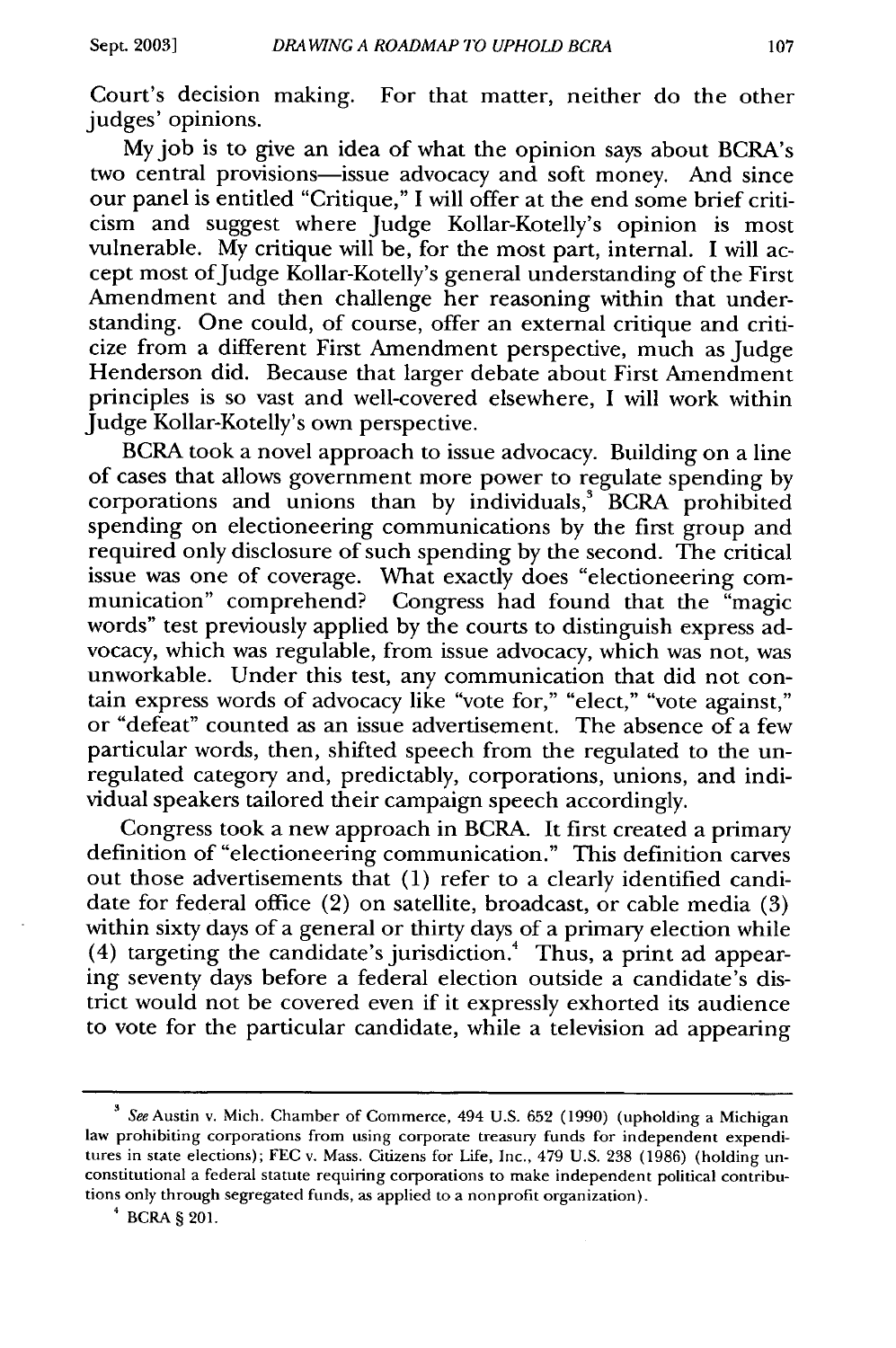twenty days before a federal election in a candidate's district would be covered so long as it identified the candidate-even if it did not request the audience to vote for or against him.

Judge Kollar-Kotelly found BCRA's primary definition of electioneering communication constitutional. To my mind, the most important strategic move in her opinion was getting beyond the "magic words" test. Most other courts had suggested that the "magic words" test was constitutionally required. These other courts, looking to small passages in *Buckley<sup>5</sup>* and *Massachusetts Citizens For Life* ("MCFL"), <sup>6</sup> had found that without express words urging the defeat or election of a candidate an ad escapes the traditional source and disclosure requirements that apply to political spending. What Judge Kollar-Kotelly pointed out was that these two Supreme Court cases nowhere made magic words a constitutional requirement. Instead, she argued, the Supreme Court used the test only as an aid to statutory construction. These express terms, she claimed, represented nothing more than a narrowing construction of the actual statutory terms, a construction that the Supreme Court adopted only in order to avoid void-for-vagueness difficulties. She found no evidence that the Supreme Court believed the First Amendment required these words.

After making this move, Judge Kollar-Kotelly applied strict scrutiny. She inquired whether BCRA's handling of electioneering communications under the primary definition was a narrowly tailored means of achieving a compelling governmental purpose. No problem there, she found. The purpose here was preventing corruption or the appearance of corruption, which the Supreme Court had long held compelling. That part was easy. The narrow tailoring requirement, by contrast, required much more attention. This is where her opinion gets very interesting and, to some people's minds, most troubling. It relies extensively on the record and, in particular on two *Buying Time* studies of advertising in the 1998 and 2000 elections.'

These reports surveyed television ads from the 1998 and 2000 election cycles and concluded that very few issue ads would be affected by BCRA's primary definition. The 1998 study, for example, concluded, in part, that only 7 percent of all issue ads televised that year met BCRA's primary definition.<sup>8</sup> Plaintiffs vigorously attacked these studies-and still do. They are now claiming in the Supreme Court, for example, that "the *Buying Time* reports were entirely and

**<sup>5</sup>**424 U.S. at 41-44 & n,52.

**<sup>6</sup>**479 U.S. at 248-50.

**<sup>7</sup>**CRAIG B. HOLMAN & LUKE P. MCLOUGHLIN, BUYING TIME 2000: TELEVISION ADVERTISING IN THE 2000 FEDERAL ELECTIONS (2001); JONATHAN **S.** KRASNO & DANIEL E. SELTZ, BUYING TIME: TELEVISION ADVERTISING IN THE 1998 CONGRESSIONAL ELECTIONS (2000).

**<sup>9</sup>**KRASNO & SELTZ, *supra* note 7, at 109.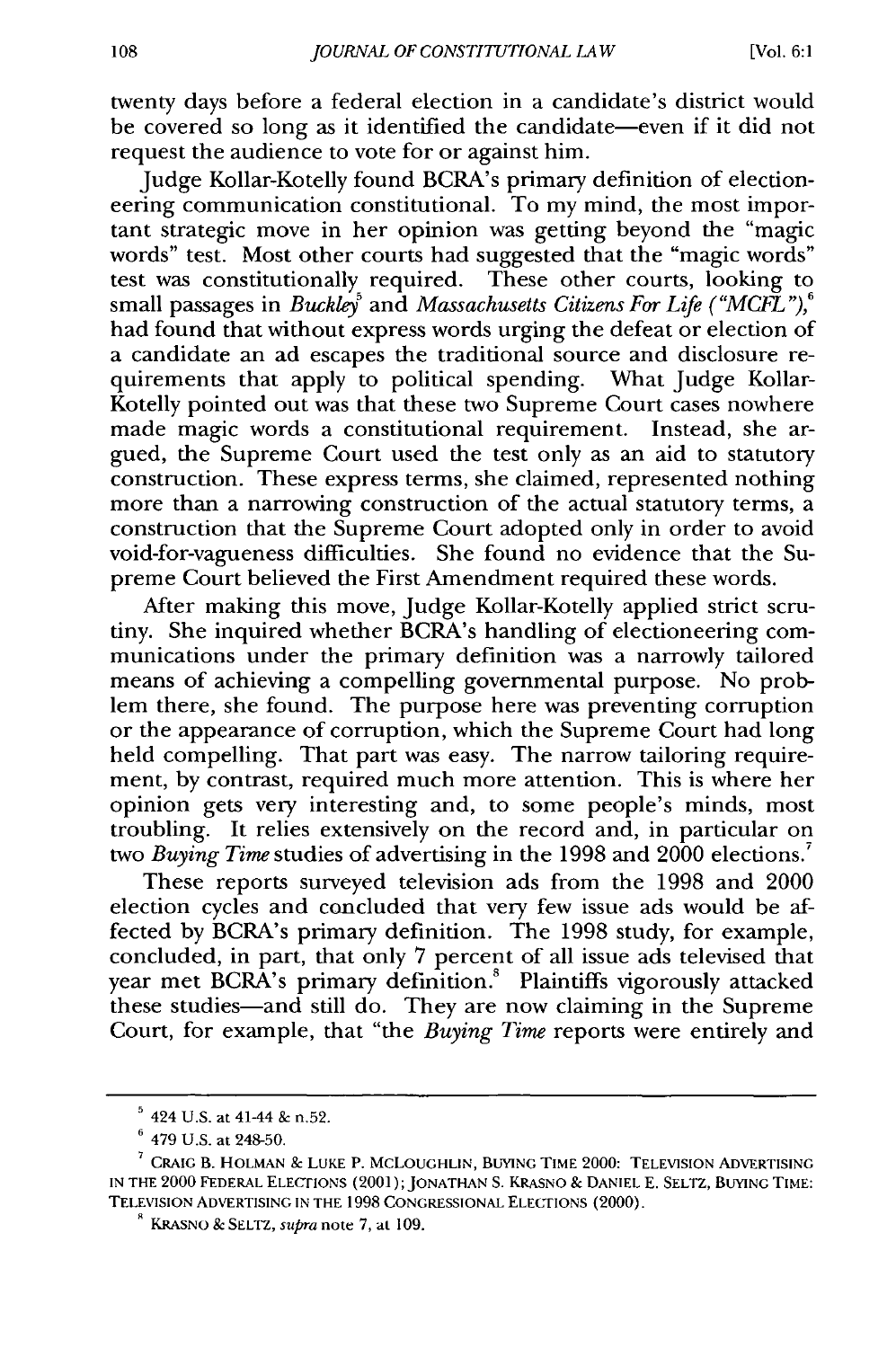irredeemably biased," and that "the reports' conclusions about BCRA's insignificant effect on so-called 'genuine' issue ads are insupportable."<sup>10</sup>

Although Judge Kollar-Kotelly agreed that there were some problems with the *Buying Time* studies, she thought that the problems were overall not serious. She described plaintiffs' attempts to discredit the studies as "a pifiata party: if one hits the pifiata enough, it will eventually crack apart."<sup>11</sup> But she thought that in the end the plaintiffs had failed to crack the pifiata. Like Judge Leon, Judge Kollar-Kotelly extensively relied on the studies' central findings. She also thought the plaintiffs' failure to do any independent studies or even to try to replicate the study they criticized highly significant:

Although some of [the piñata] "hits" have merit... neither Plaintiffs nor [their expert] have attempted to conduct their own similar study, or even replicate a discrete portion of the *Buying Time* studies, despite the fact that the underlying materials were provided to them by Defendants. Presenting the Court with contradictory results from such a study would have been far more persuasive than the recalculations of incorrect versions of the *Buying Time* data sets and the often conjectural and speculative criticism proffered by Plaintiffs and [their expert].<sup>12</sup>

Judge Kollar-Kotelly also strongly rejected any claim of bias. "I would not," she found, "discount the *[Buying Time]* studies because they were approached with a particular result in mind. The testimony shows that policy perspectives and effective scientific research are not mutually exclusive."<sup>15</sup> And, as to the particular actions which Dr. Gibson, the Plaintiffs' expert, pointed to as evidence of bias—the "cleaning" of data and recoding-Judge Kollar-Kotelly thought that "[t]he 'cleaning' of the data that Dr. Gibson finds suspicious appears... to be a necessary function for databases of the size produced for the *Buying Time* reports and not the function of bias. Fixing miscodings and resolving the 'cookie cutter' issues required such  $\alpha$  actions."<sup>14</sup> She also noted that one of Dr. Gibson's major complaints with the studies, his inability to reproduce their conclusions from the underlying data sets, resulted from his own use of the wrong data set.<sup>15</sup> Judge Kollar-Kotelly believed that this confusion also "under-

<sup>12</sup>*Id.*

<sup>14</sup> *Id.* (citation omitted).

**<sup>9</sup>** Brief for Appellants/Cross Appellees Senator Mitch McConnell et al. at 53 n.18, McConnell v. FEC, 251 F. Supp. 2d 176 (D.D.C.) (three-judge court), *prob. juris. noted,* 123 S. Ct. 2268 (2003) (mem.).

<sup>10</sup>*Id.* at 55.

**<sup>11</sup>** 251 F. Supp. 2d at 584 (Kollar-Kotelly,J.).

**<sup>13</sup>***Id.*

<sup>&</sup>lt;sup>15</sup> Id. ("[C]onfusion . . . as to the correct database to use to analyze the studies' findings decreases the utility of Dr. Gibson's Expert Report. ... **.")** (citation omitted).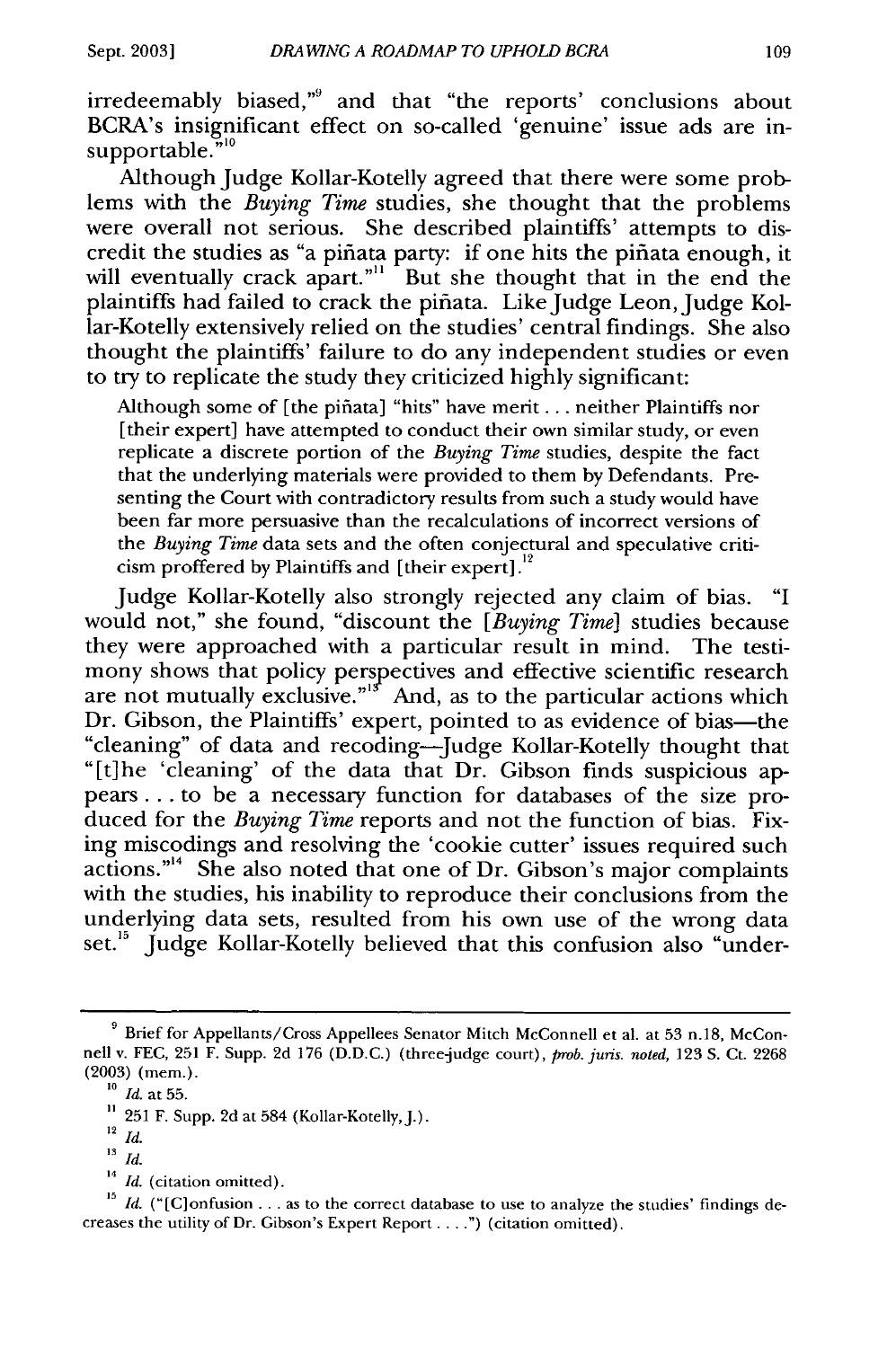mines the notion that the *Buying Time* authors manipulated the data in order to achieve their desired results."<sup>16</sup>

Judge Kollar-Kotelly did not, however, accept the *Buying Time* studies completely. In particular she declined to rely on that part of the 1998 study concerning "the impact BCRA would have had on genuine issue advertisements over the course of 1998 or within the final days of the election."<sup>17</sup> Because of a controversy about the underlying coding of data, she could not accept either side's view of this  $i$ ssue.<sup>18</sup> Similarly, because of what she identified as a difficulty in the "authors' perceptions," she did not accept the 2000 study's conclusion that "of all the issue advertisements run within 60 days of the 2000 election that mentioned a candidate, 0.6 percent were genuine advertisements. "19 She did, however, accept as "the most conservative calculation" the figure of  $17$  percent.<sup>20</sup>

Relying on these and other studies and other evidence presented in the record, Judge Kollar-Kotelly found sufficient support for BCRA's four-part primary definition of electioneering communication. She found (1) that most ads referring to clearly identified candidates promoted their election, not general issues; (2) that very few genuine issue ads appeared in the sixty- and thirty-day periods before general and primary elections; (3) that genuine issue advocacy within those periods would be ineffective in framing the terms of debate on general issues; (4) that since advertising gets more expensive the closer it appears to an election, speakers who want to sway opinion on issues rather than on candidates would want to advertise outside of BCRA's time frames anyway; and (5) that BRCA's targeting prong worked well to separate out issue advocacy from advocacy designed to support particular candidates. Best of all, she thought, the BCRA factors had the advantage of objectivity. By avoiding inquiry into the subjective understanding of the audience and the subjective intent of the speaker, they skirted First Amendment danger. As she put it, "[b]ased on the extensive evidence presented in the record, it is entirely possible to distinguish pure issue advocacy from candidatecentered issue advocacy without relying on the listener/viewer at-'centered issue advocacy without relying on the ilsteller/<br>tempting to discern the 'true' intent of the advertisement."<sup>2</sup>

Since the other two judges disagreed with this conclusion, it is not part of the district court's holding. Judge Leon's view was the pivotal one here. He found BCRA's primary definition of electioneering

- 
- *19 Id.* at 586.
- **<sup>20</sup>***Id.*
- <sup>21</sup> *Id.* at 587.

<sup>&</sup>lt;sup>16</sup> *Id.* at 584-85.

 $\frac{17}{18}$  *Id.* at 585.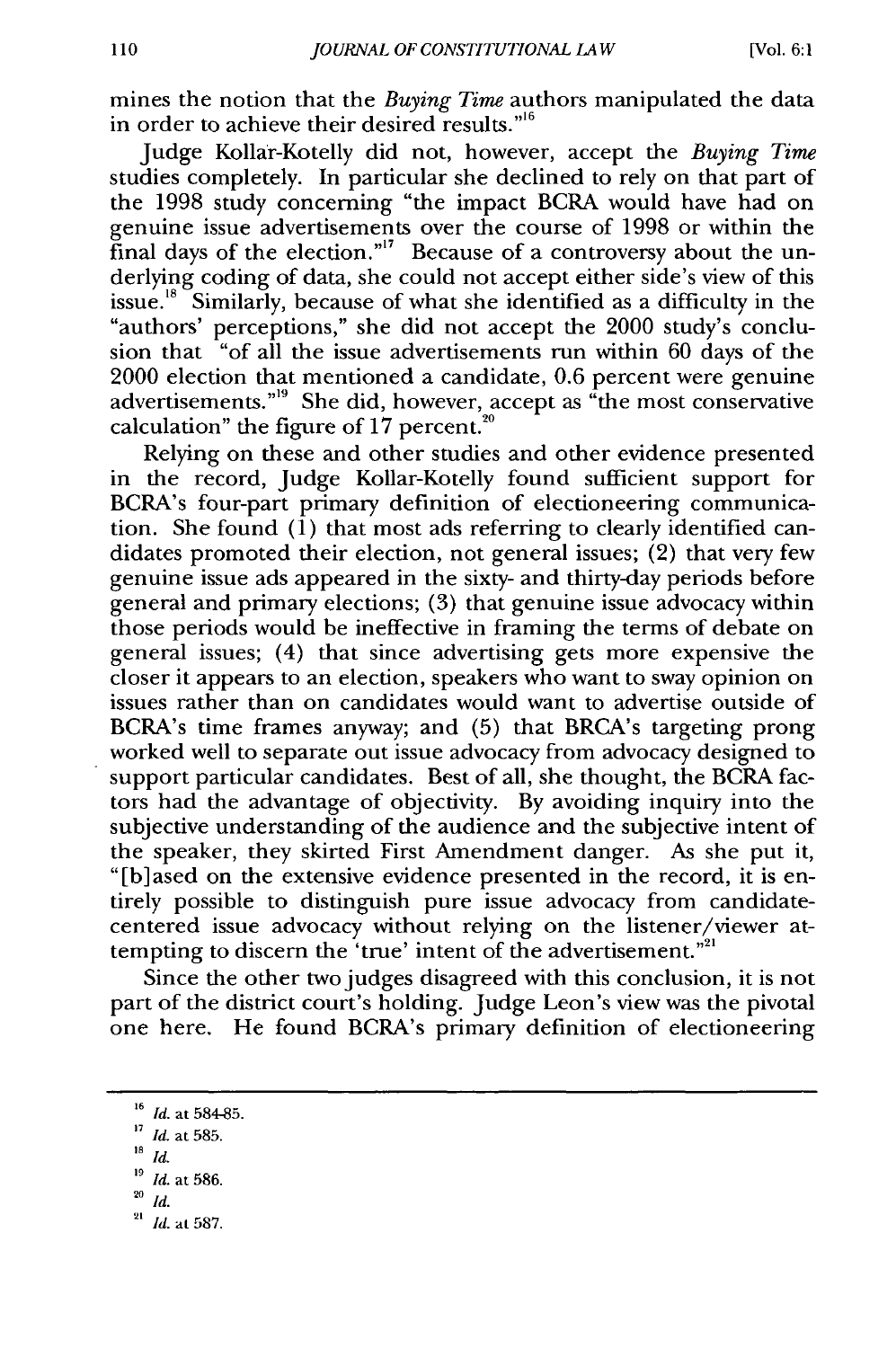communications unconstitutionally overbroad. At the same time, however, he found that BCRA's backup definition (severed of one part) was constitutional. Presumably in order to provide a court majority, Judge Kollar-Kotelly later agreed with Judge Leon's view that the modified backup provision passed muster. But she did so without real discussion. That is a real weakness in her opinion, for Judge Leon's modified backup provision turned out to be broader than the primary definition itselfl

The only remaining question was how spending for electioneering communications could be treated. BCRA basically said that individuals could spend for this kind of advertising without limit subject to disclosure. By contrast, it completely barred business corporations and unions and any other corporation that received money from them from engaging in this kind of spending. Judge Kollar-Kotelly believed there was only one real issue: whether applying the law to so-called *MCFL* corporations invalidated it. These are corporations more akin to "voluntary political associations than business firms."<sup>22</sup> In particular, they must satisfy three conditions: (1) they must be "formed for the express purpose of promoting political ideas, and cannot engage in business activities"; (2) they must have no "shareholders or other persons affiliated so as to have a claim on its assets or earnings"; and (3) they must be independent "from the influence of business corporations.<sup>523</sup> Judge Kollar-Kotelly found that barring *MCFL* corporations that receive money from business corporations and unions from spending on electioneering communication did not facially violate the First Amendment. She did leave open, however, the possibility that as applied to particular *MCFL* corporations, BCRA's ban might pose troubling First Amendment issues, which would need to be raised and considered in subsequent suits.

Judge Kollar-Kotelly's approach to BCRA's soft money provisions was even more straightforward. She saw them "as a fund raising restriction aimed at restructuring the failed allocation regime that has produced a campaign finance system so riddled with loopholes as to be rendered ineffective."<sup>24</sup> Applying *Buckley v. Valeo*, she found that soft money was a form of contribution, not of expenditure, and so was subject to something less than strict scrutiny. A law regulating contributions, she said, must be "'closely drawn' to match a 'sufficiently important interest. $^{1.25}$ 

 $22$  Austin v. Mich. Chamber of Commerce, 494 U.S. 652, 661 (1990) (quoting FEC v. Mass. Citizens for Life, Inc., 479 U.S. 238, 263 (1986)).

**<sup>23</sup>***Id.* at 662-64.

<sup>&</sup>lt;sup>24</sup> McConnell, 251 F. Supp. 2d at 652 (Kollar-Kotelly, J.).

**<sup>25</sup>***Id.* at 664.